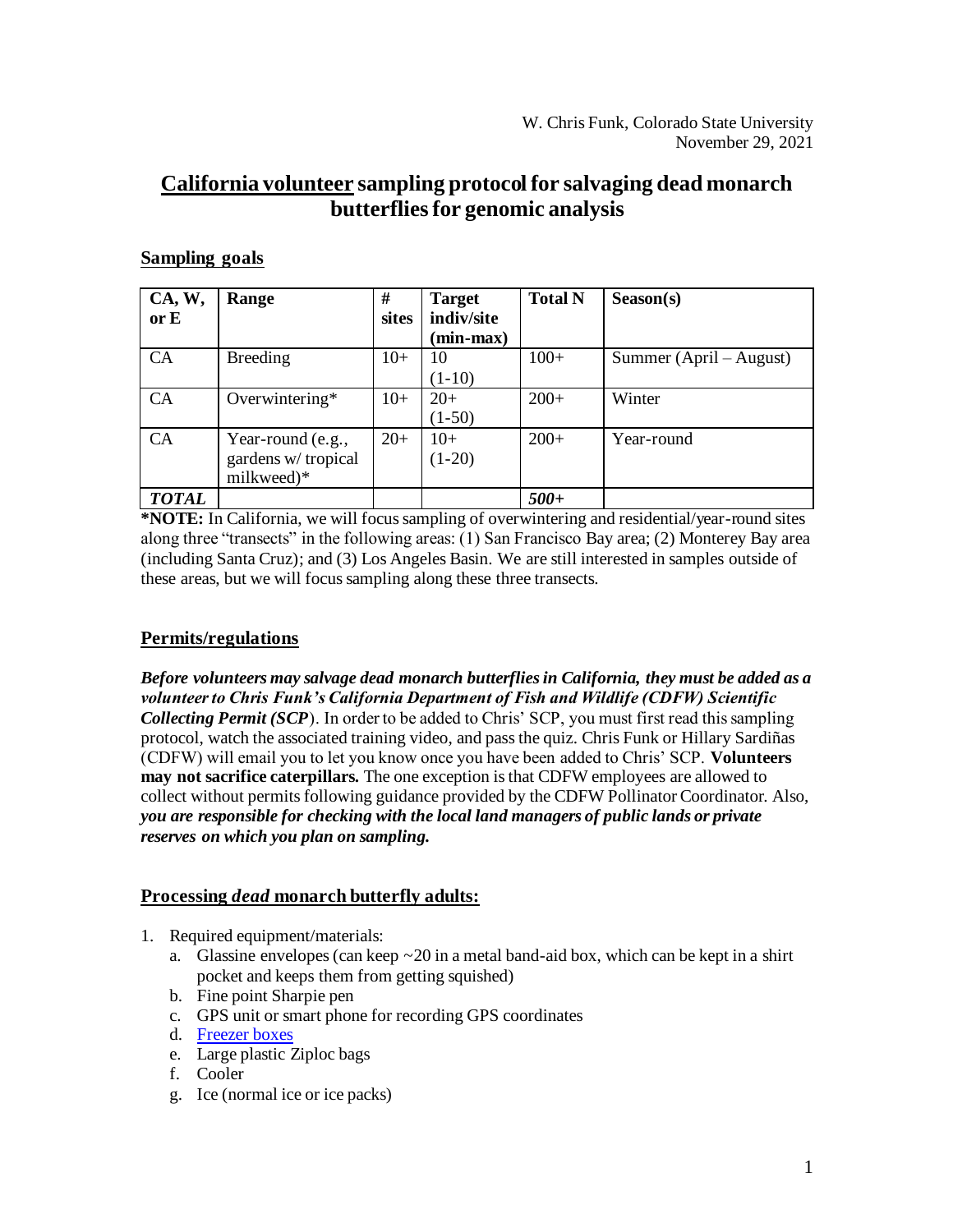- 2. When you find a dead adult monarch butterfly, label a glassine envelope with the following information:
	- a. Species name ("Monarch butterfly" is fine)
	- b. Locality name (e.g., "Natural Bridges State Beach, Santa Cruz, CA")
	- c. Latitude/longitude (in degree decimal format, e.g., "36.9503, -122.0576")
	- d. Individual # (use unique number for each individual butterfly so that we can distinguish all tissue samples from each other; e.g., for the first butterfly caught at Natural Bridges, CA, in 2021, by W. Chris Funk the code could be something like "WCF-NBCA-2021-  $01")$
	- e. Date
	- f. Your name
- 3. Put butterfly in glassine envelope, and then put envelope in freezer box. Then, put freezer box in *two* plastic Ziploc bags (to keep box dry; you DON'T want water to seep in and soak the samples), which can then be temporarily stored in a cooler with ice (normal ice or ice pack are both fine) while traveling in the field.
- 4. Record data for each butterfly on Excel datasheet (if you prefer, you can print out datasheet and write on them in the field). In the end, will need both printouts of data (hardcopies) AND filled out Excel spreadsheets.
- 5. When you return from the field, keep samples in a freezer.

# **Monarch storage and shipping to the Funk lab at Colorado State University:**

- 1. Label tissue storage boxes with species name, locality(ies), lat/long coordinates, collector names, and date(s)
- 2. Tissue should be stored in a freezer for long-term storage
- 3. Before shipping samplesto Chris Funk at Colorado State University, please email both Chris [\(Chris.Funk@colostate.edu](mailto:Chris.Funk@colostate.edu)) and Hillary Sardiñas [\(hillary.sardinas@wildlife.ca.gov](mailto:hillary.sardinas@wildlife.ca.gov)) to let them know that you have collected samples and when you plan on shipping your samples.
	- a. Also, *please email Chris and Hillary the Excel datasheet(s) for tissues in the same email*
- *4. Please follow the Packaging details and Shipping information specified below.*

### 5. *Packaging details*:

- a. Make sure each glassine envelope is labeled as described above.
- b. Put glassine envelopes with adult specimens in a labeled cardboard freezer box (label the box with your name, date, species, and locality info). Put freezer box in two Ziploc bags (double-bagged).
- c. Put this freezer box in a polystyrene (Styrofoam) cooler with regular ice packs to keep cool during shipment.
- d. Styrofoam cooler should then be put in a cardboard box for shipment (you cannot ship the Styrofoam cooler without first putting it in a cardboard box).
- e. Put hardcopy of printed datasheet in box with specimens (also email Excel spreadsheet datasheet to Chris Funk; see contact info above).
- f. Then add a piece of paper that says "Scientific research specimens, not restricted, Special Provision A180 applies." Add this inside the shipping container. You can also tape this label to the outside of the box.

### 6. *Shipping details*:

a. Ideally ship with a courier such as FedEx. Ship overnight or maximum of two-day shipping.